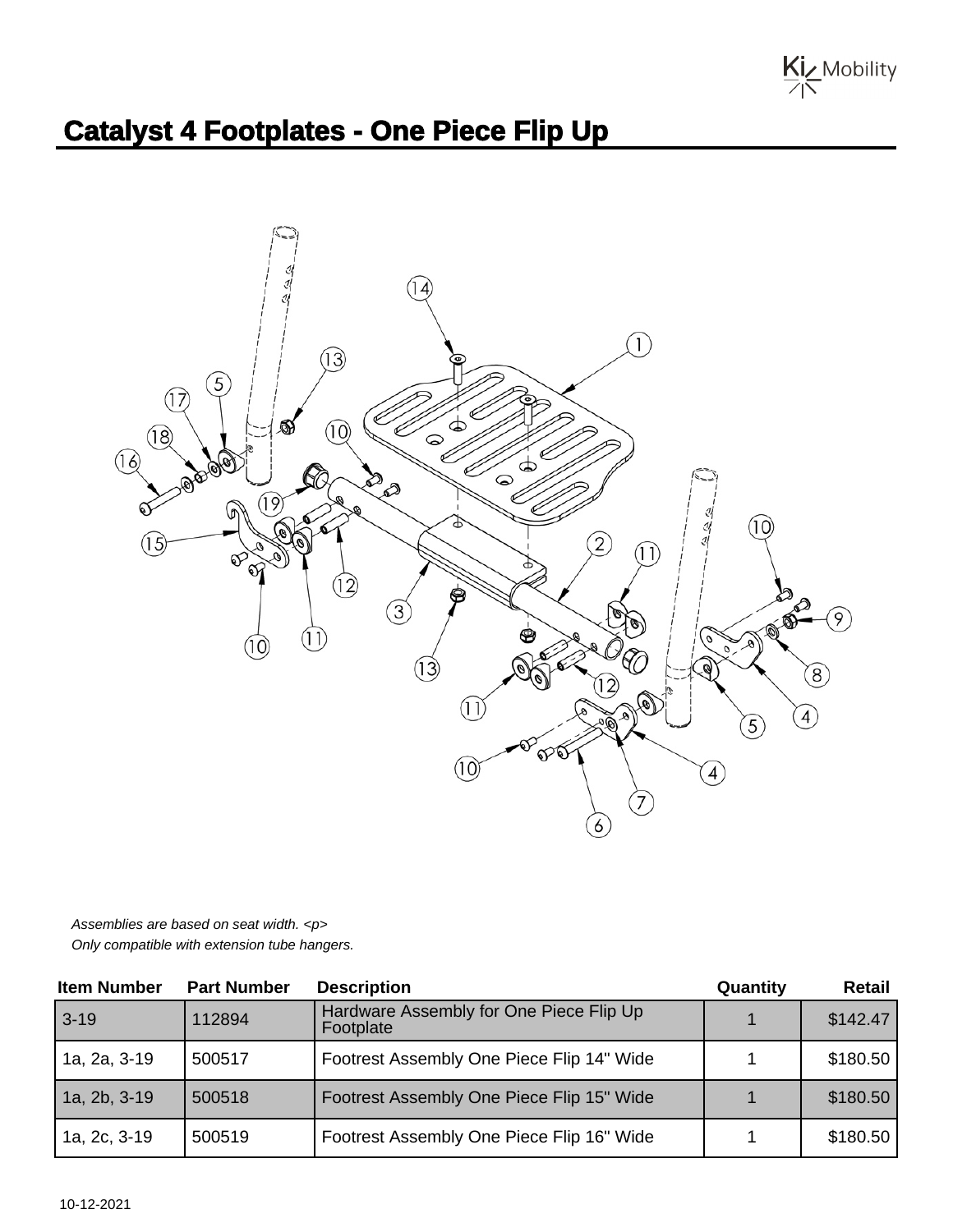| <b>Item Number</b> | <b>Part Number</b> | <b>Description</b>                        | Quantity       | <b>Retail</b> |
|--------------------|--------------------|-------------------------------------------|----------------|---------------|
| 1b, 2d, 3-19       | 500520             | Footrest Assembly One Piece Flip 17" Wide |                | \$180.50      |
| 1b, 2e, 3-19       | 500521             | Footrest Assembly One Piece Flip 18" Wide | 1              | \$180.50      |
| 1b, 2f, 3-19       | 500522             | Footrest Assembly One Piece Flip 19" Wide | $\mathbf 1$    | \$192.70      |
| 1b, 2g, 3-19       | 500523             | Footrest Assembly One Piece Flip 20" Wide | 1              | \$192.70      |
| 1c, 2h, 3-19       | 502399             | Footrest Assembly One Piece Flip 21" Wide | 1              | \$192.70      |
| 1c, 2i, 3-19       | 502400             | Footrest Assembly One Piece Flip 22" Wide | 1              | \$192.70      |
| 1a                 | 000226             | Footrest Platform Angle Adjustable 8"     | 1              | \$85.76       |
| 1 <sub>b</sub>     | 000227             | Footrest Platform Angle Adjustable 10"    | 1              | \$92.91       |
| 1 <sub>c</sub>     | 001319             | Footrest Platform Angle Adjustable 12"    | $\mathbf 1$    | \$66.30       |
| 2a                 | 000357             | 14" Footrest Tube, One Piece Flip Up      | 1              | \$35.37       |
| 2 <sub>b</sub>     | 000358             | 15" Footrest Tube, One Piece Flip Up      | 1              | \$35.37       |
| 2c                 | 000359             | 16" Footrest Tube, One Piece Flip Up      | 1              | \$35.37       |
| 2d                 | 000360             | 17" Footrest Tube, One Piece Flip Up      | $\mathbf 1$    | \$35.37       |
| 2e                 | 000361             | 18" Footrest Tube, One Piece Flip Up      | 1              | \$35.37       |
| 2f                 | 000362             | 19" Footrest Tube, One Piece Flip Up      | $\mathbf 1$    | \$35.37       |
| 2g                 | 000363             | 20" Footrest Tube, One Piece Flip Up      | 1              | \$35.37       |
| 2h                 | 002424             | 21" Footrest Tube, One Piece Flip Up      | 1              | \$35.37       |
| 2i                 | 002425             | 22" Footrest Tube, One Piece Flip Up      | 1              | \$35.37       |
| 3                  | 100789             | Footrest Adjustable Clamp 5"              | $\mathbf 1$    | \$29.23       |
| $\overline{4}$     | 000355             | Flip Up Footrest Pivot                    | $\overline{2}$ | \$10.72       |
| 5                  | 000053             | Saddle 3/4"                               | 3              | \$1.58        |
| 6                  | 100797             | M6 x 40 BHCS BLK ZC                       | 1              | \$1.05        |
| $\overline{7}$     | 101455             | M6 Belleville Washer (.252 x .551 x .050) | 1              | \$1.58        |
| 8                  | 100746             | M6 Flat Washer Blk Zn                     | 1              | \$1.58        |
| 9                  | 101456             | M6 Ovl Top L/N ZC                         | $\mathbf 1$    | \$1.58        |
| 10                 | 100669             | M5 x 10 BTN SHCS BLKZC w/Patch            | 8              | \$1.58        |
| 11                 | 000353             | Saddle - 3/4" .266 ID                     | 6              | \$1.20        |
| 12                 | 000073             | M5 x 24 Threaded Barrel                   | 4              | \$3.78        |